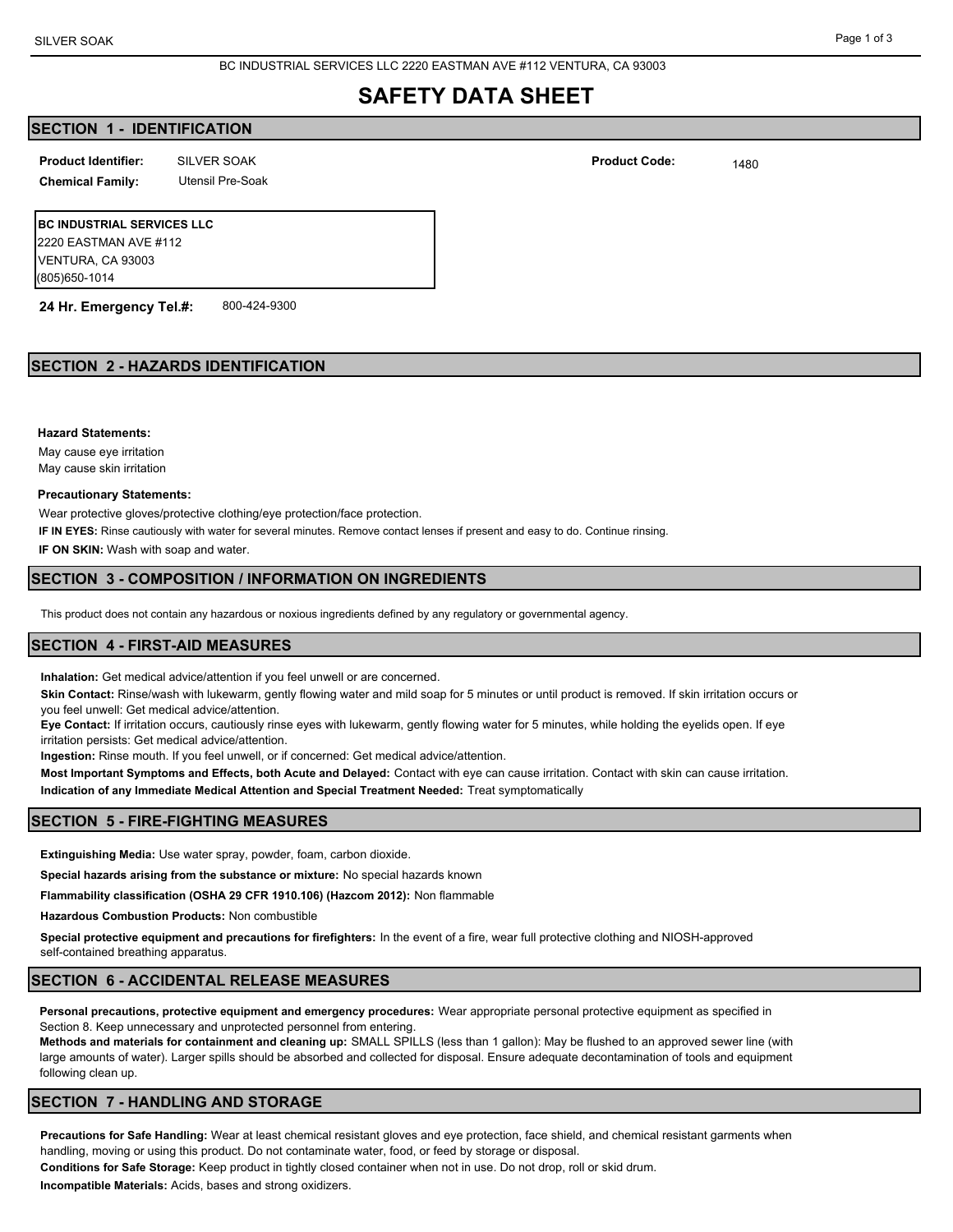#### BC INDUSTRIAL SERVICES LLC 2220 EASTMAN AVE #112 VENTURA, CA 93003

# **SAFETY DATA SHEET**

# **SECTION 8 - EXPOSURE CONTROLS / PERSONAL PROTECTION**

**Ventilation and engineering measures:** Forced air, local exhaust, or open air is adequate.

**Respiratory Protection:** No additional respiratory protection needed.

**Skin Protection:** Wear chemical resistant gloves and chemical resistant garments when handling, wash garments before re-use.

**Eye/Face Protection:** Wear safety glasses, goggles and/or face shield to prevent eye contact.

**Other Protective Equipment:** Eye wash facility and emergency shower should be in close proximity.

**General Hygiene Conditions:** Do not eat, drink or smoke when using this product. Wash thoroughly after handling. Remove and wash contaminated clothing before re-use. Handle in accordance with good industry hygiene and safety practice.

## **SECTION 9 - PHYSICAL AND CHEMICAL PROPERTIES**

**Appearance:** Blue clear liquid. **Odor:** Soap odor. **pH:** 5.0-6.0 **Melting/Freezing point:** No information available. **Initial boiling point and boiling range:** No information available. **Flash Point:** No information available. **Flammability (solid, gas):** Non flammable. Specific gravity: 1.07 g/mL **Solubility in water:** Complete **Decomposition temperature:** No information available. **Viscosity:** 10-25 cSt at 20ºC / 68ºF

## **SECTION 10 - STABILITY AND REACTIVITY**

**Reactivity:** Strong bases/acids/oxidizing agents **Chemical Stability:** Stable under normal conditions **Possibility of Hazardous Reactions:** May react with incompatible materials **Conditions to Avoid:** Incompatible materials **Incompatible Materials:** Chlorine, strong reducing agents. Acids, bases and strong oxidizers. **Hazardous Decomposition Products:** None known

## **SECTION 11 - TOXICOLOGICAL INFORMATION**

#### **Informaiton on likely routes of exposure:**

Routes of entry - inhalation: YES Routes of entry - skin & eye: YES Routes of entry - ingestion: YES Routes of entry - skin absorption: NO

#### **Potential Health Effects:**

#### **Signs and symptoms of short term (acute) exposure:**

**Inhalation:** May cause irritation to respiratory system in mist/vapor form.

**Ingestion:** May cause irritation to digestive system

**Skin:** May cause skin irritation including redness, edema, swelling, rash, scaling or blistering, drying and/or cracking of skin.

**Eye:** May cause redness, stinging, tearing, swelling, itching and/or irritation of the eye. Possible eye damage if left untreated.

## **Potential Chronic Health Effects:**

**Mutagenicity:** Not known to have mutagenic effects in humans or animals. **Carcinogenicity:** Not expected to be a carcinogen or tumorigenic. **Reproductive effects:** No known reproductive effects in humans or animals. **Sensitization to material:** Not a known sensitizer in humans or animals. **Specific target organ effects:** No specific target organ effects.